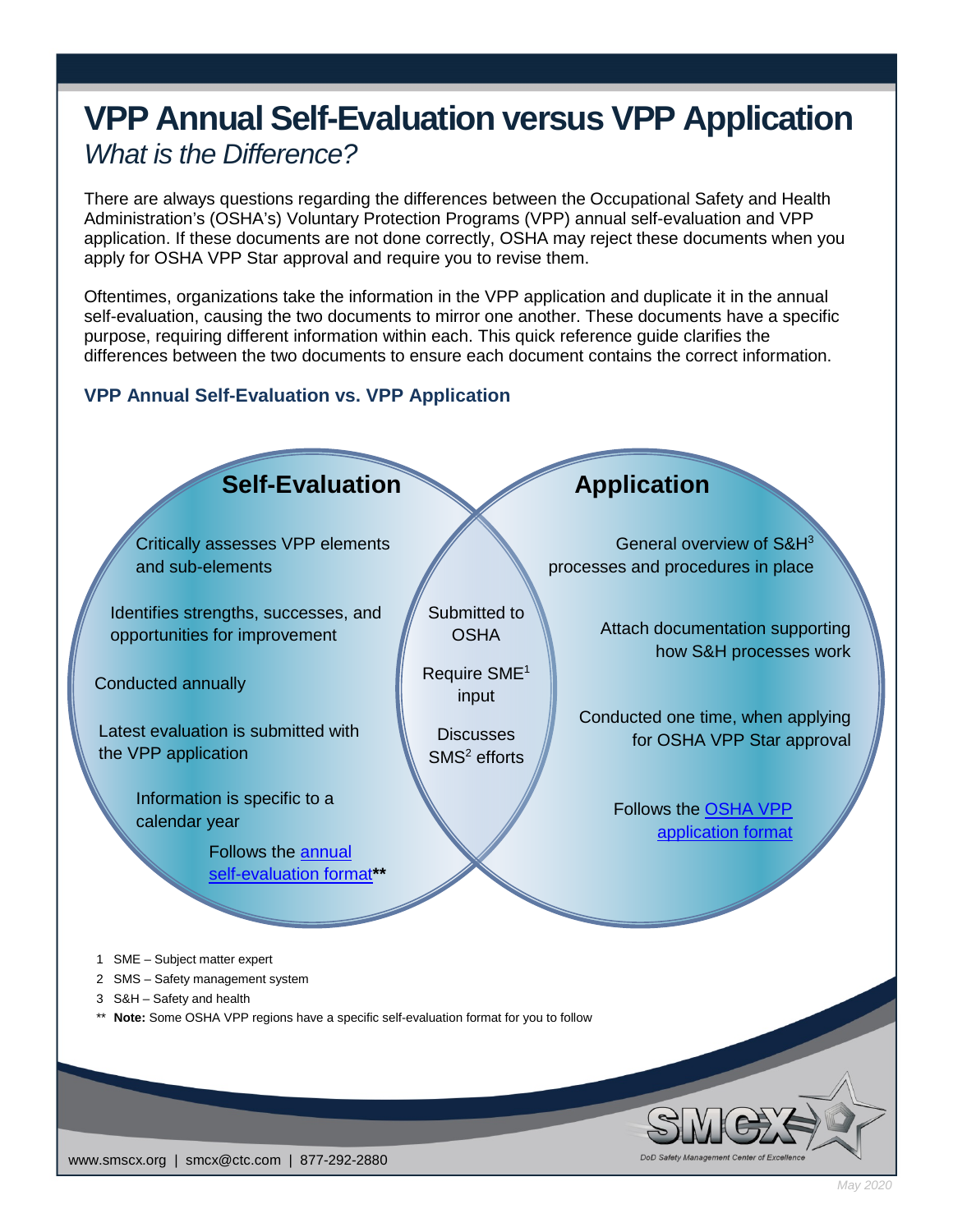# **VPP Annual Self-Evaluation**

Follow these tips when conducting your self-evaluation:

- List activities or changes that could have impacted your VPP efforts or overall workplace S&H in **Section C, Significant Events and Changes**. Include activities, such as: on-site OSHA assessments; leadership changes (both to management or bargaining units); significant OSHArecordable injuries or illnesses; and, substantial staffing or resource changes. Describe the actions your organization took to manage the impact of these events on S&H.
- Note any 90-day items and conditional goals you have resulting from an OSHA on-site evaluation in **Section E, Summary Chart of Merit or 1-Year Conditional Goals**. This section is only for merit goals from a previous on-site OSHA evaluation. Do not list your organization's annual S&H goals and objectives.
- Compile best practices and success stories in **Section F, Best Practices and Success Stories**. Examples include: events to support VPP efforts; safety stand down days; effective new employee involvement initiatives; successes in programs that were once lacking; new hazard controls that effectively reduce exposures; or mentoring another worksite for VPP.
- Consider adding a section called **Previous Year Recommendations and Status Report** (not required, but recommended). If you completed an annual self-evaluation last year, list the recommendations for improvement from the previous annual self-evaluation and provide a status on each to help demonstrate how you monitor actions taken for past recommendations.

Review **Section D, Narrative Evaluation of Safety and Health Management System** – it is where you prepare a narrative for each VPP sub-element:

- DO NOT repeat the information included in your VPP application
- Avoid generalities as much as possible
- Get SMEs involved to write narratives that relate to their jobs
- Make sure the information is **specific to the calendar year assessed** (e.g., focus on calendar year 2019 when writing the self-evaluation in early 2020)
- Keep each narrative simple and brief
- Describe changes and problems you encountered throughout the year
- Discuss continuous improvement efforts you put into place
- Remember this is a critical evaluation for each VPP sub-element, ask yourself "is this effective?" – if not, write a recommendation for improvement

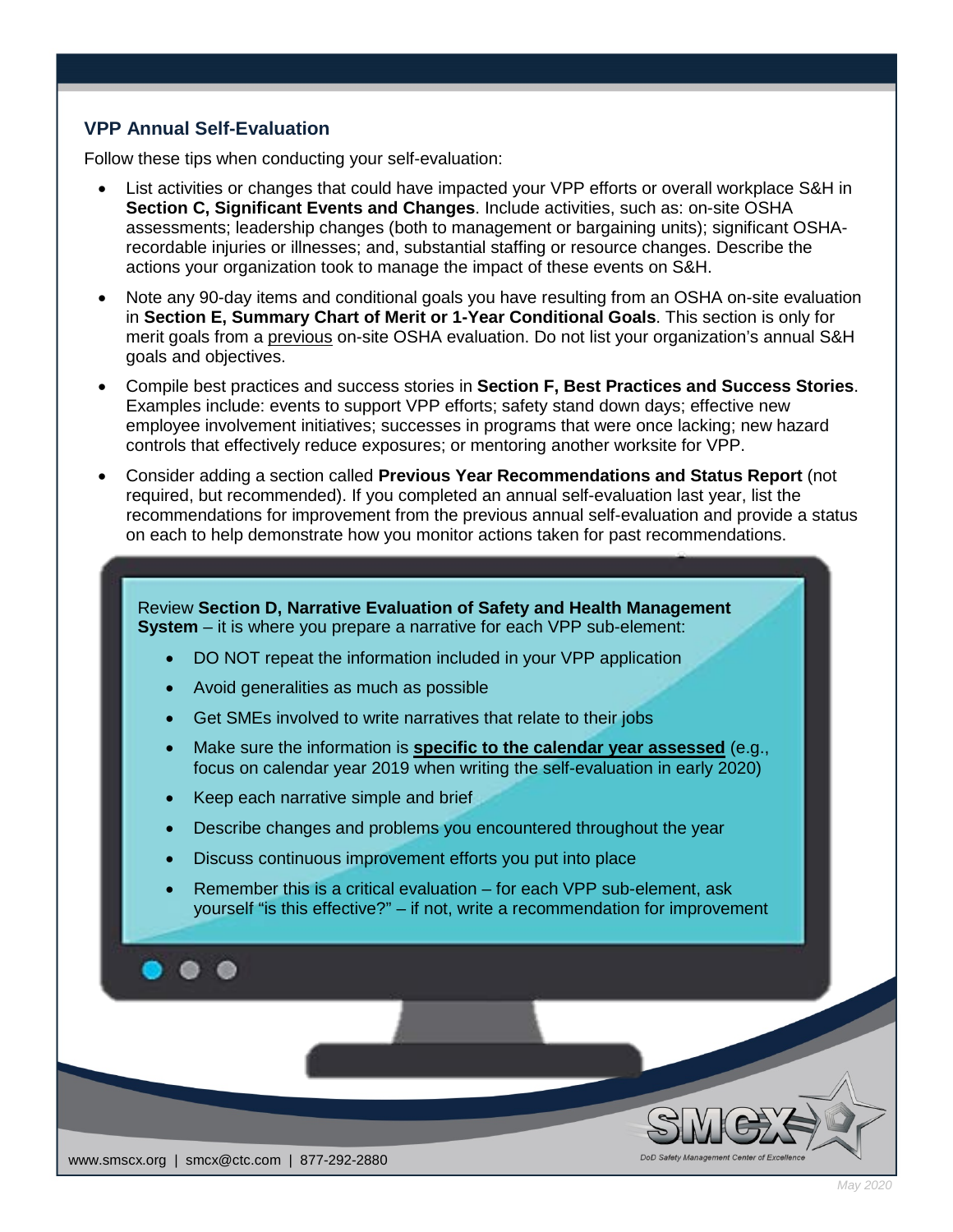# **VPP Application**

Follow these tips when writing your VPP application:

- Share a copy of [CSP 03-01-005](https://www.osha.gov/enforcement/directives/csp-03-01-005) with anyone contributing to the VPP application have them review it so they understand the VPP requirements
- Ensure your OSHA-recordable injuries and illnesses on OSHA Forms 300 and 300A match the numbers you use to calculate your 3-year total case incidence rate (TCIR) and days away, restricted, and transferred (DART) case rate
- Create a list of all supporting documentation you plan to submit with the application
- Attach a site map and indicate your location(s) and surrounding facilities
- Ensure the information in the application is truthful the OSHA assessment team refers to this information during their on-site assessments
- Assign one person to pull together all the information for the application, review it for accuracy and duplication, and make sure it reads consistently throughout